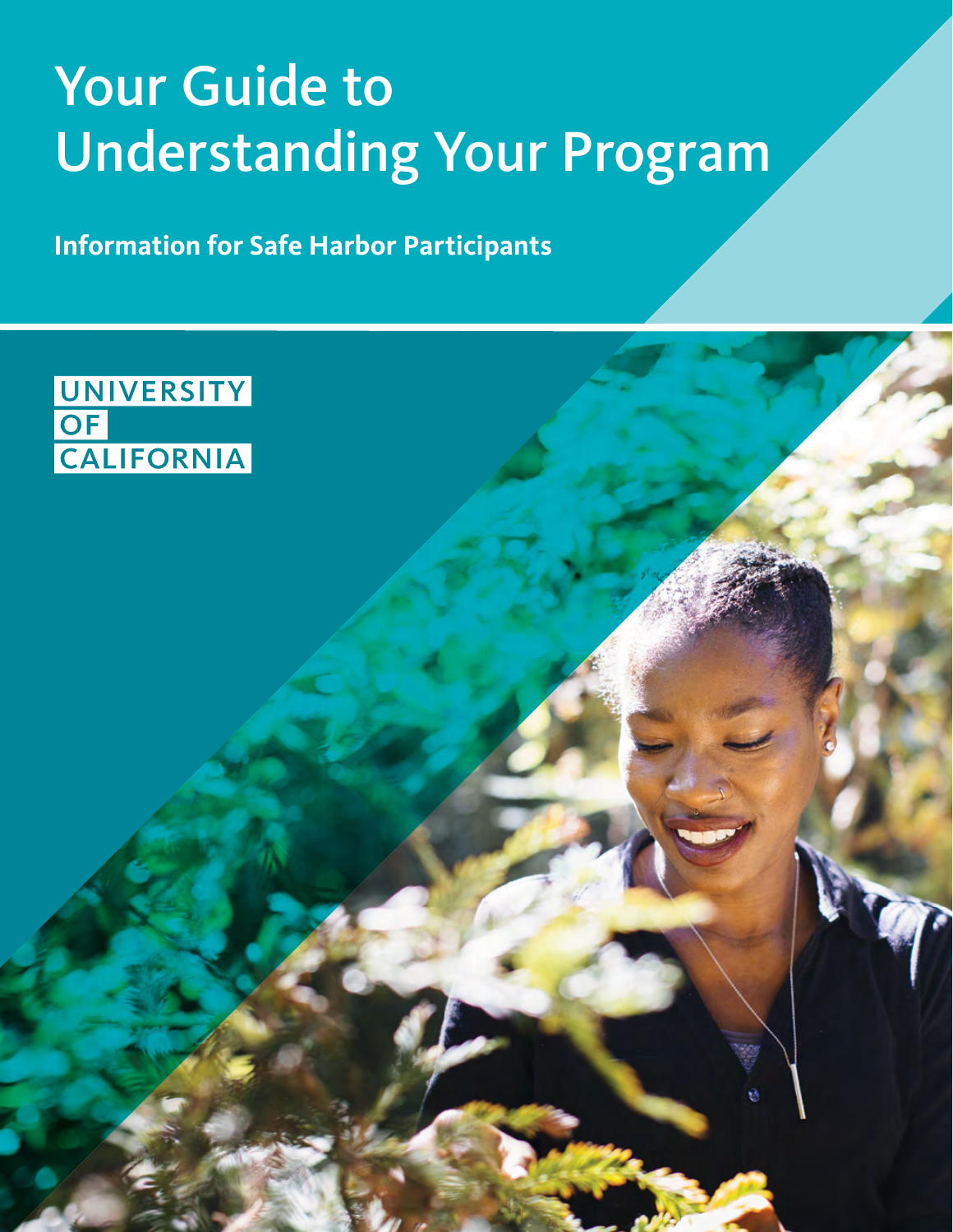Part-time, seasonal, temporary employees, and non-exempt student employees\* participate in the Defined Contribution Plan (the "DC Plan") as Safe Harbor† participants. You are automatically enrolled in the DC Plan as long as you are employed by the University of California in an eligible appointment. Safe Harbor participants contribute 7.5% of their wages, on a pretax basis, in lieu of contributing to Social Security. Your contributions begin on the first day of the eligible appointment.

Please read the information provided here about the DC Plan and the impact of participating in this valuable benefit on your current salary and future retirement benefits. Questions about eligibility for DC Plan participation should be directed to the person in your department, laboratory, or medical center who is responsible for handling benefits. You can also call Fidelity® Retirement Services toll-free at **1-866-682-7787**. Retirement Services Representatives are available Monday through Friday from 5 a.m. to 9 p.m. Pacific time. In addition, you can learn more about the DC Plan by reading the *[Summary Plan Description](https://ucnet.universityofcalifornia.edu/forms/pdf/defined-contribution-plan-summary-description.pdf)*.

# **Frequently Asked Questions and Answers**

# **WHY ARE SAFE HARBOR EMPLOYEES REQUIRED TO CONTRIBUTE TO THE DC PLAN?**

Since 1992, to satisfy state and federal requirements, certain University of California employees who are not eligible to participate in the University's primary retirement benefits program are considered "safe harbor" participants and contribute 7.5% of wages (pretax) to the University's Defined Contribution Plan (DC Plan), in lieu of contributing to Social Security. The DC Plan is a qualified retirement plan under Section 401(a) of the Internal Revenue Code (IRC).

#### **WHAT HAPPENS TO THE DC PLAN CONTRIBUTIONS DEDUCTED FROM MY PAY?**

Your contributions to your DC Plan account are automatically invested in the UC Pathway Fund based on your date of birth and the year you turn 65. Please refer to the chart on the back or visit **[myUCretirement.com](http://myUCretirement.com)** for more details. The UC Pathway Funds are part of the UC RSP Fund Menu selected and monitored by the UC Office of the Chief Investment Officer of the Regents. You may direct contributions to any of funds offered in the Fund Menu or other investment options. Refer to the following section, which provides instructions on how you can get more information.

## **HOW CAN I OBTAIN INFORMATION ABOUT MY DC PLAN ACCOUNT ACTIVITY?**

If you have any questions concerning your DC Plan account, call Fidelity® Retirement Services toll-free at **1-866-682-7787**, Monday through Friday (excluding New York Stock Exchange holidays), 5 a.m. to 9 p.m. Pacific time, to speak with a Retirement Services Representative. Employees with a hearing or speech impairment can call **1-800-259-9743**. You can also get information about your DC Plan account by going to **[myUCretirement.com](http://www.myUCretirement.com)**. Once there, click *NetBenefits* under My UC Accounts. You must establish a username and password with Fidelity Retirement Services.

#### **WHEN CAN I RECEIVE MY DC PLAN MONEY?**

The Internal Revenue Code permits participants to take a distribution from the DC Plan Pretax Account only when they are no longer working for UC in any capacity. This rule also applies to student employees who, because of a change in their course load, become exempt from plan participation but are still employed by UC in any wage-earning capacity. Also, if you leave UC employment and request a distribution, but are reemployed by UC before the distribution is paid, you may become ineligible to receive the distribution. You may take a full or partial distribution of your after-tax account (if any) at any time.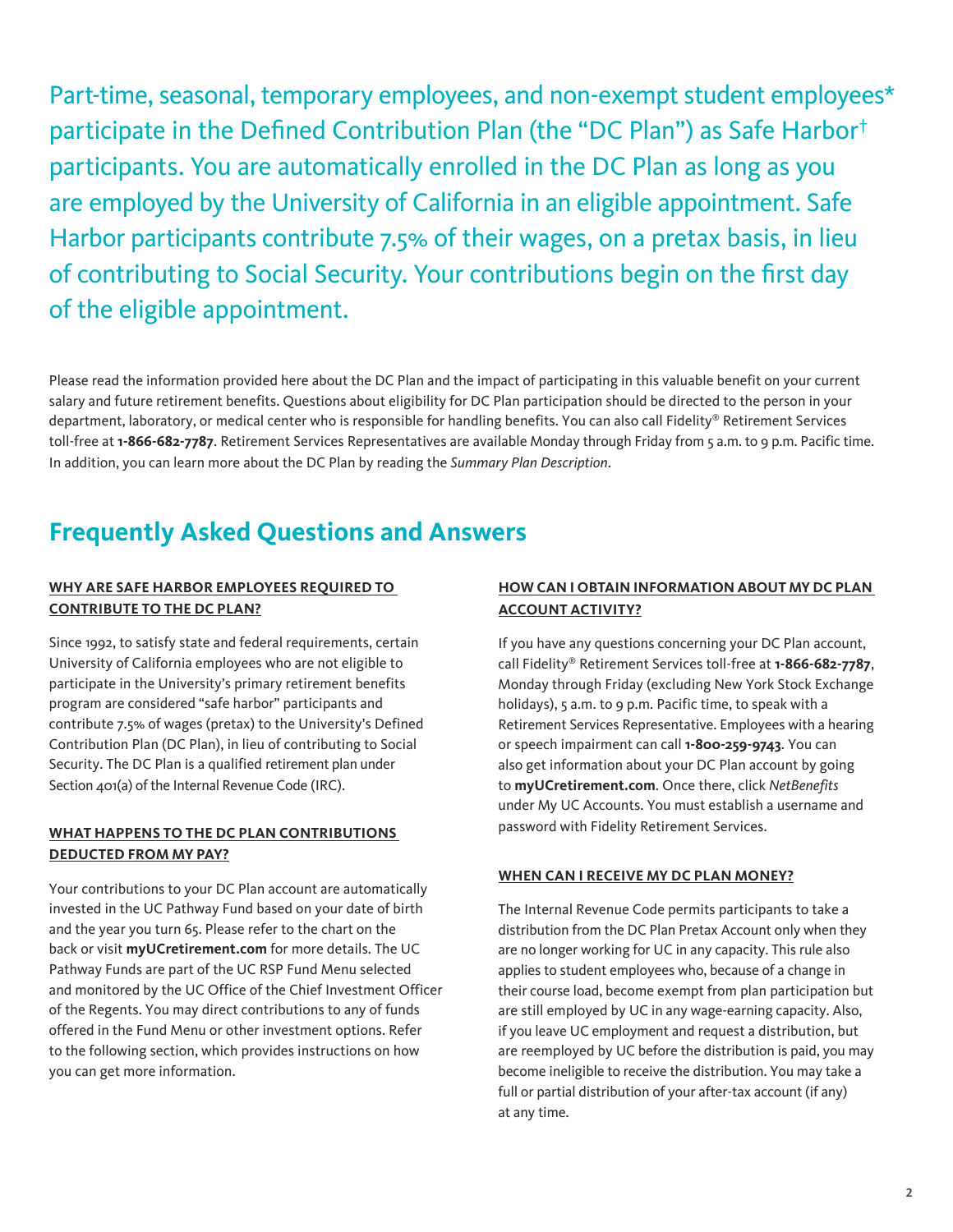#### **WHAT OPTIONS DO I HAVE FOR MY MONEY WHEN I LEAVE UC EMPLOYMENT?**

If you leave UC employment, you may:

- Keep your money in the Plan if your balance is at least \$2,000;
- Arrange for a direct rollover of your money to a traditional or Roth IRA or another employer plan that accepts rollovers;
- Request a distribution to be paid directly to you;
- Receive periodic payments from the Plan; or
- Arrange to purchase an annuity through UC's group insurance contract.

Participants who leave UC employment and have a balance of less than \$2,000 in the Plan cannot leave their money in the Plan. Account balances of \$1,000 or less will automatically be distributed at the end of the quarter to participants who have not provided distribution directions. Balances greater than \$1,000 but less than \$2,000 will be rolled over into an IRA in the participant's name unless the participant provides distribution directions. A participant whose balance is defaulted to an IRA will be notified of the default and the name of the IRA custodian. *It is important that you maintain your address records to assure delivery of your distribution.*

Taxable distributions, paid directly to you, are generally taxed as ordinary income in the year they are issued and may be subject to early distribution penalties if they are taken before age 59½. For more information about the tax treatment and potential penalties of plan distributions, refer to the *DC Plan Summary Plan Description* on **[myUCretirement.com](http://myUCretirement.com)** or call Fidelity Retirement Services at **1-866-682-7787**. Fidelity Retirement Services representatives are available Monday through Friday from 5 a.m. to 9 p.m. Pacific time.

## **WHAT HAPPENS TO MY DC PLAN ACCOUNT IF I DIE BEFORE I RECEIVE MY ENTIRE ACCOUNT BALANCE?**

If you die, your DC Plan balance will be payable in a lump sum to your beneficiary. Alternatively, your beneficiary may elect to have his or her share of your account balance used to purchase an annuity. Your beneficiary may be a person, trustee, or organization. You may also name more than one beneficiary and specify the percentage of your accumulations that each beneficiary is to receive.

### **HOW DO I DESIGNATE A BENEFICIARY FOR MY DC PLAN ACCOUNT?**

Participants in the University of California Defined Contribution Plan can designate beneficiaries using Fidelity Retirement Services' online service at **[NetBenefits.com](http://NetBenefits.com)**. Once there, go to *Profile* and then *Beneficiaries*. Follow the simple instructions provided.

# **WHAT HAPPENS TO MY DC PLAN ACCOUNT IF I DON'T DESIGNATE A BENEFICIARY?**

If you don't designate a beneficiary, or if your beneficiary dies before you do, your account will be paid to your survivors in the following order of succession:

- Surviving legal spouse or surviving eligible domestic partner; or, if none,
- Surviving children, natural or adopted, on an equal-share basis (children of a deceased child share their parent's benefit); or, if none,
- Surviving parents on an equal-share basis; or, if none,
- Brothers and sisters on an equal-share basis; or, if none,
- Your estate.

#### **WHAT OTHER OPPORTUNITIES DO I HAVE TO SAVE FOR RETIREMENT?**

As an employee of the University of California, you can also participate in the other plans in the UC Retirement Savings Program: the Tax-Deferred 403(b), 457(b) Deferred Compensation, and DC Plan after-tax option. These plans are not available to students who normally work fewer than 20 hours per week. Additional information is available on **[myUCretirement.com](http://myUCretirement.com)**. It is your responsibility to maintain your account information. For instance, updates to your address will assure that you receive communications regarding account balances and distributions. Contact Fidelity Retirement Services at **1-866-682-7787**, or online at **[NetBenefits.com](http://NetBenefits.com)**.

#### **ARE THERE ANY FEES CHARGED TO MY DC PLAN ACCOUNT?**

#### **Investment Management Fees**

Funds that are included in the UC RSP fund menu charge an investment management fee (i.e., expense ratio), which is netted from the investment experience of the funds. There are no front-end or deferred sales loads or other marketing expenses charged by funds that are included in the UC RSP fund menu.

#### **Administrative Fees**

Effective June 1, 2017, a quarterly fee (currently \$8.25) will be deducted from your account balance for administrative services. The administrative services fee covers expenses for recordkeeping services for your account(s), communications, financial education, internal UC staff support for the Plan, and other non-investment services. If you have more than one Retirement Savings Program account (for example, a 403(b) Plan account and a DC Plan account), you will be charged only one administrative services fee per quarter.